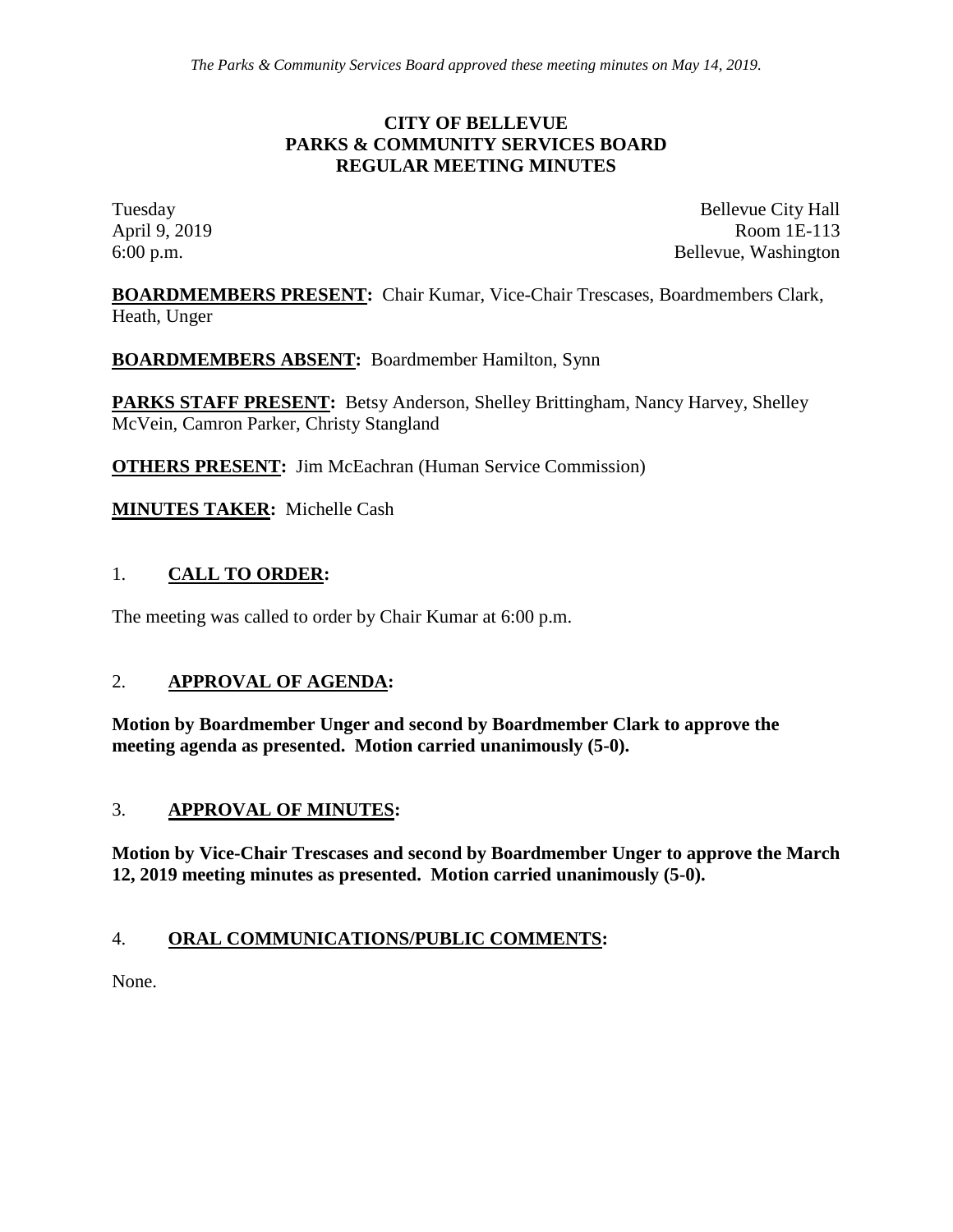### 5. **COMMUNICATIONS FROM CITY COUNCIL, COMMUNITY COUNCIL, BOARDS AND COMMISSIONS:**

No report.

### 6. **DIRECTOR'S REPORT:**

Ms. McVein congratulated Boardmember Synn for being reappointed to the Parks Board for his second term. She also highlighted some of the items listed on the Events List in the Board Packet.

Ms. McVein noted that April is National Volunteer Recognition Month and thanked Boardmembers for serving our community.

# 7. **BOARD COMMUNICATION:**

Boardmember Unger enjoyed the Meydenbauer Bay Park Grand Opening. She also attended the soft-opening of Surrey Downs Park.

Boardmember Clark enjoyed the Meydenbauer Bay Park Grand Opening. He also visited Downtown and Ashwood Parks.

Vice-Chair Trescases discussed a recent Bellevue Downtown Association meeting she attended where Patrick Foran discussed the importance of Meydenbauer Bay Park. Glenn Kost and Vice-Chair Trescases also provided highlights about access the park provides, both to the water and as a connection to Old Bellevue.

### 8. **CHAIR COMMUNICATION & DISCUSSION:**

Chair Kumar enjoyed the Meydenbauer Bay Park Grand Opening. She also expressed her appreciation to parks staff for cleaning up the parks so quickly after the winter storms. Lastly, Chair Kumar discussed how much she has enjoyed the Master Naturalist program.

### 9. **BOARDMEMBER/COMMITTEE/LIAISON REPORTS:**

No reports.

# 10. **DISCUSSION/ACTION ITEMS:**

A. Human Services Needs Update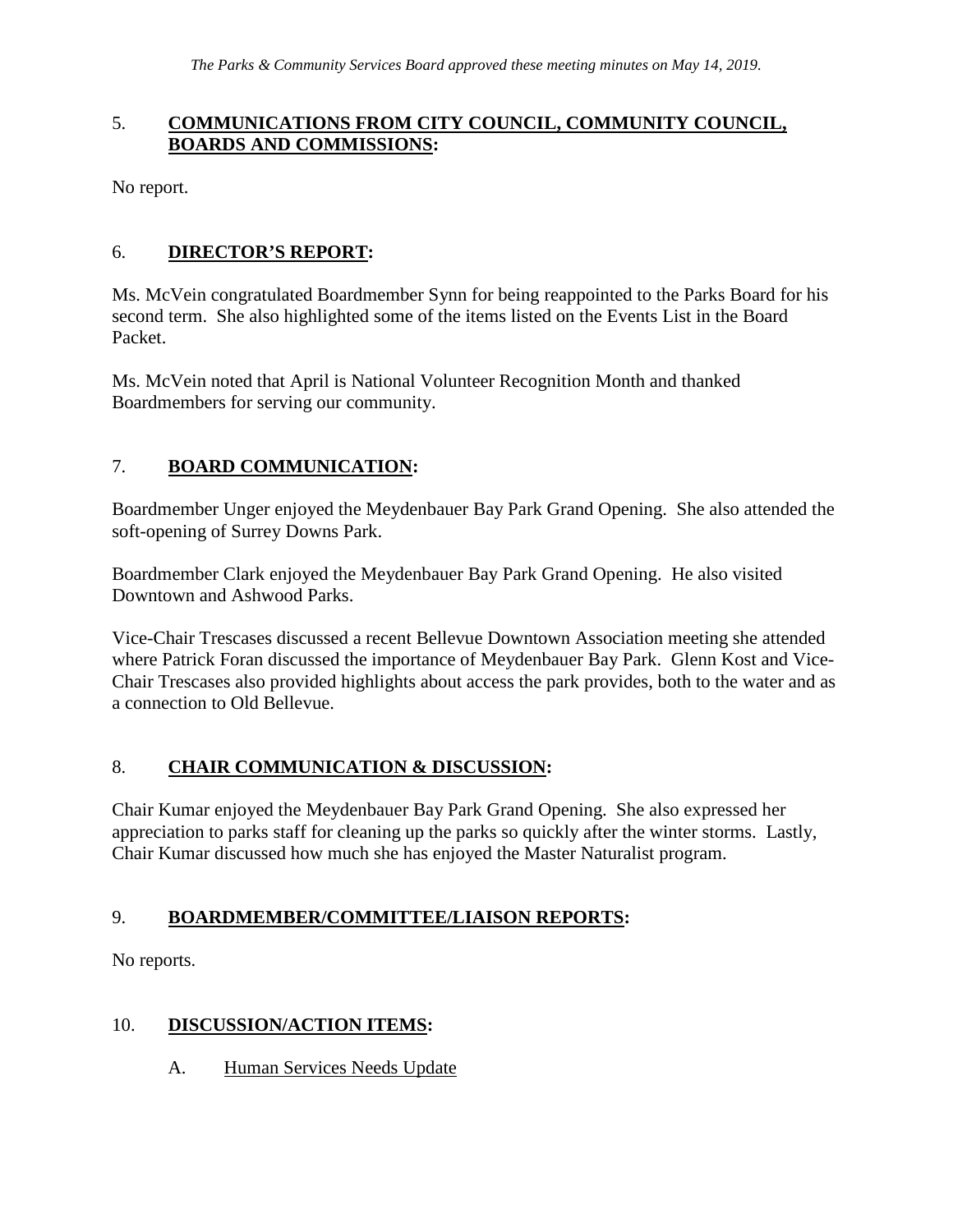Ms. Stangland provided a briefing on early efforts to collect community feedback for the 2019- 2020 Human Services Needs Update. The biennial report looks at the needs of Bellevue residents and explores how to leverage the community's resources most effectively. The information will ultimately guide the Human Services Commission's funding recommendations. The report includes a compilation of compilation of quantitative and qualitative data from a wide variety of sources. The update is an analysis of health and human services trends and issues that affect the quality of life of Bellevue residents. It addresses how the City can best prepare for changes in human services in a quickly changing environment.

Ms. Stangland clarified that not only does the Needs Update help the Human Services Commission, it also provides information for other City departments, community groups, faith communities, agencies and regional planning efforts. Ms. Stangland summarized the various methods used to gather information for the Needs Update.

Some of the top themes from the 2017-2018 Human Services Needs Update include:

- Affordable Housing
- Increase in Homelessness
- Mental Health and Substance Use Disorder
- Racial and Ethnic Inclusion
- Transportation

Ms. Stangland provided an overview of the timeline for the 2019-2020 Human Services Needs Update.

Vice-Chair Trescases suggested that community centers and active community gathering places be included during the information gathering phase of the Needs Update (i.e., cultural conversations, Crossroads Shopping Center, Eastside Pathways, etc.).

Boardmember Heath expressed his appreciation to the City for undertaking the Needs Update. He asked if staff will incorporate other surveys (i.e., Vulcan Survey, Microsoft Survey, etc.) into the Needs Update information. This issue was also discussed at a recent City Council meeting. Mr. McEachran explained that he interpreted the City Council comments as a suggestion that groups come together and sift through the surveys and Eastside information collaboratively. Ms. Stangland added that the Human Services Needs Update focuses on Bellevue residents only. The other various surveys are utilized for information but include other communities.

Boardmember Clark recommended that business owners and operators be queried to determine their perception of affordability and mental health access. Ms. Stangland noted that staff has been working with the business survey, which is conducted by the City. However, most surveys are completed by a Human Resource Representative so they do not have the same impact as residents actually utilizing the services. Staff is exploring adding a question, "If your paycheck was delayed one week would you still be able to meet your basic needs?"

Boardmember Unger suggested that users of the community centers and/or Crossroads and unstructured events be surveyed to determine services they may need. There was a brief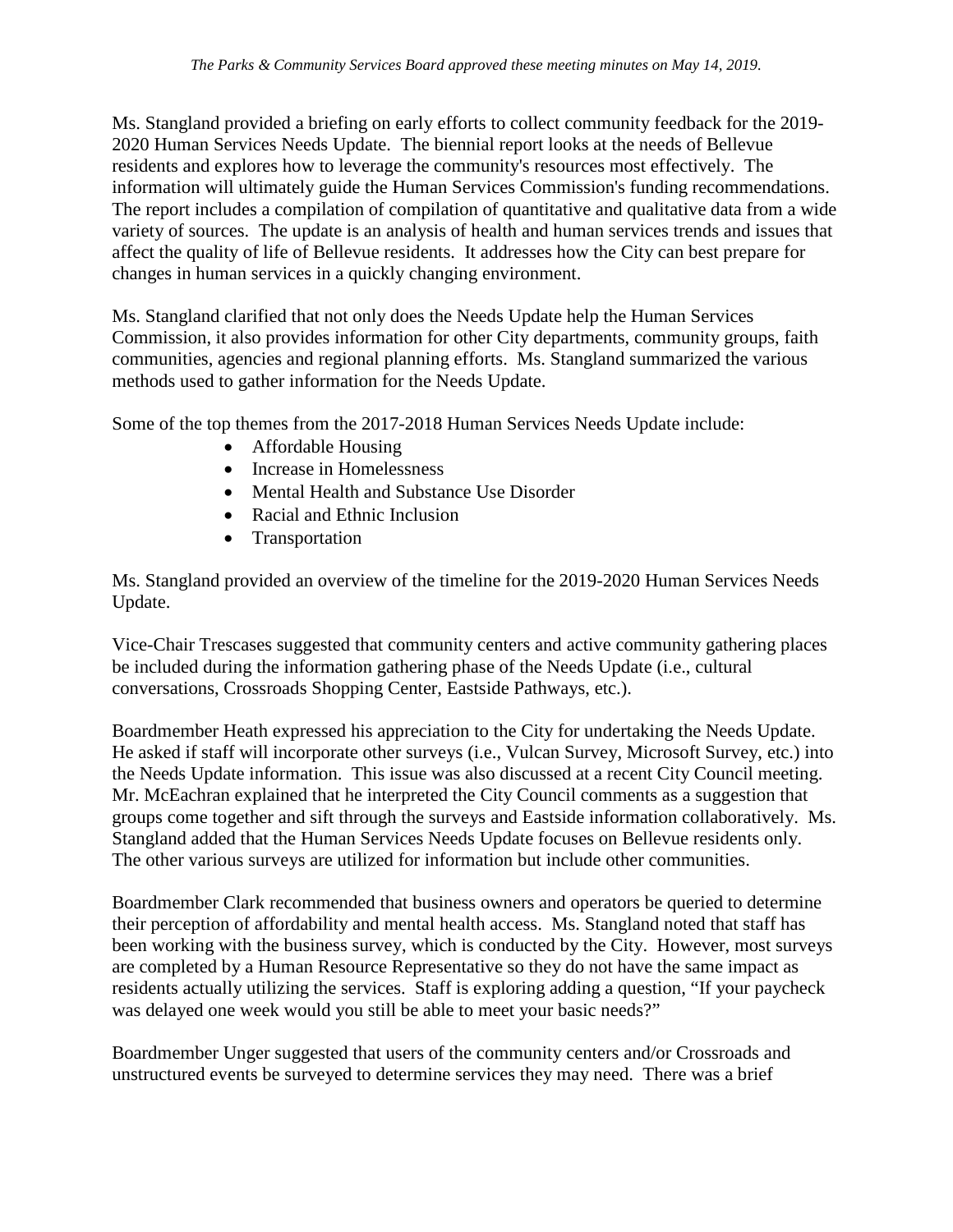discussion about the history of homelessness in the area. Mr. McEachran encouraged Boardmembers to read the Bellevue Affordable Housing Strategy for additional information.

Chair Kumar asked how the Needs Update is used. Ms. Stangland clarified that the Needs Update is utilized as a guideline for funding recommendations. Nonprofits use it as information; then groups are convened to address gaps in the community. It is also used to collaborate with other cities.

Chair Kumar called attention to the rising need of foster care and the rise of foster kids becoming homeless. She referenced Rising Strong in Spokane. Chair Kumar suggested that foster care agencies be included for information gathering. Mr. McEachran noted that the Human Services Commission will have a panel discussion regarding this issue at a future meeting

Chair Kumar inquired if staff is confident in the City's partners and if they are utilizing allocated funds in the best manner. Mr. McEachran clarified that there is a thorough vetting process for grant applications. He also encouraged Boardmembers to review grant requests. Ms. Stangland added that all of the grantee's outcomes and outputs are closely monitored.

Vice-Chair Trescases suggested Olive Crest and Jubilee Reach for provider surveys. She also suggested that people attending events (i.e., Chamber meetings, farmer's markets, etc.) be surveyed.

# B. 2020 Recreation Program Plan

Ms. Anderson provided an overview of the department's Recreation Program Plan. The current plan dates from 2015, and staff are preparing for a 2020 update. The purpose of the plan is to: 1) guide the department's investment in recreation programs, with a focus on programming and spending to meet the needs of those with limited opportunities for recreation; 2) establish a specific role for the City as a recreation service provider in relation to other providers; 3) advance the policy framework provided by the City of Bellevue Comprehensive Plan—Parks, Recreation, & Open Space element; 4) Meet accreditation requirements set by the Commission for Accreditation of Park and Recreation Agencies (CAPRA).

The goals of the current Plan include:

- To ensure that the City provides recreation opportunities that allow all residents to enjoy the positive benefits of recreation.
- To place special emphasis on the City's recreation programming and spending to meet the needs of teens, youth, older adults (seniors), persons with disabilities, and those with limited opportunities for recreation.
- To design and deliver programs collectively with other service providers in the City of Bellevue.
- To promote the full utilization of the City's current and future recreation facilities as appropriate.
- To build a healthy community through recreation programs, facilities, and special events.
- To understand and plan for future needs and trends in recreation.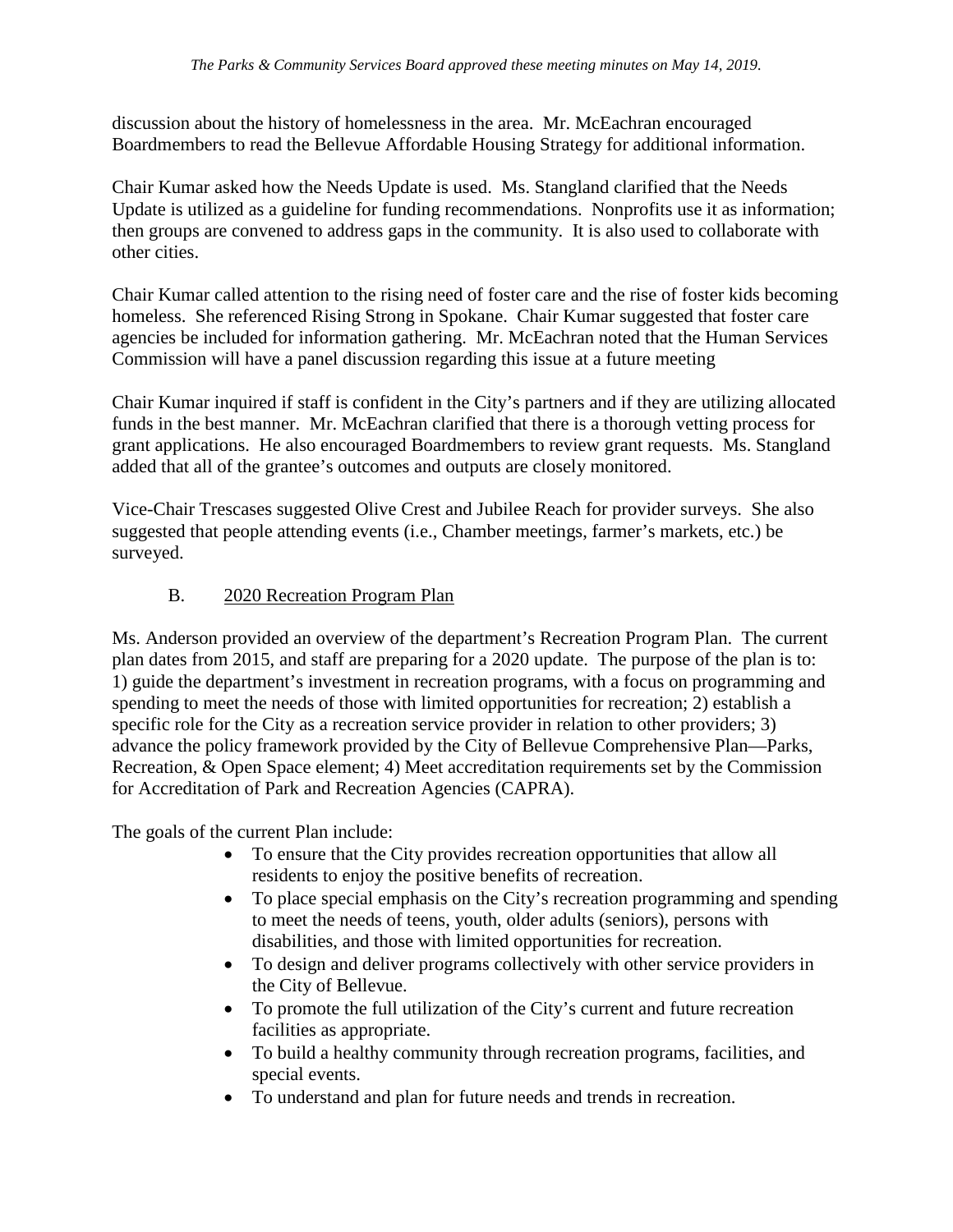Ms. Anderson summarized progress made to meet the existing plan's goals and reviewed the Plan update process, including scoping, outreach, and development of the draft plan update. She noted that over the past six months a core planning team of staff recreation experts has been reviewing the current plan to determine the scope of the plan update and develop a draft planning framework. Outreach will include engagement with boards, commissions, advisory groups, and various community groups and will take place during the summer months. The plan will be presented to the Parks Board two or three more times, with anticipated review and endorsement by early 2020.

Ms. Anderson summarized the core similarities and key differences with the existing plan. The most significant differences between the existing plan and the update are 1) that the plan structure will be streamlined so that it is more user-friendly, and 2) that the plan will more strongly emphasize the role of equity, diversity, accessibility, and cultural competence in program planning and delivery.

To focus the outreach effort for the plan update, the staff planning team has developed a draft planning framework to guide conversations with the community. The framework includes a draft vision, guiding principles, and goals and strategies. The draft vision for recreation states: "Bellevue is a healthy community where all people participate in a range of recreation activities of their choosing, offered by any service provider, allowing them to be physically and mentally healthier and better connected to their neighbors and to the community." The proposed guiding principles for recreation are organized around the following four themes:

- Health-Focused
- Building Community
- Culture of Excellence
- Dynamic and Resourceful

Ms. Anderson reviewed the following draft goals and strategies that support the Recreation Plan vision:

- Ensure that every Bellevue resident can access recreational opportunities and community services.
- Offer programs and services that are consistent with our guiding principles and reflect the community's interests and needs, specifically those of underserved groups.
- Promote community well-being through programs and services that instill a sense of belonging and inclusion.
- Foster individual health and wellness through opportunities for structured and unstructured play, exercise, and recreation.

Ms. Anderson discussed some of the outreach methods and next steps for the Recreation Program Plan.

Boardmember Unger inquired if a connection has been made with recreation essentials (i.e., swimming) and efforts to provide aquatic opportunities. She wants to be sure that PTSAs, schools, Youth Council, etc. are being included to obtain the voice of children and parents. Ms.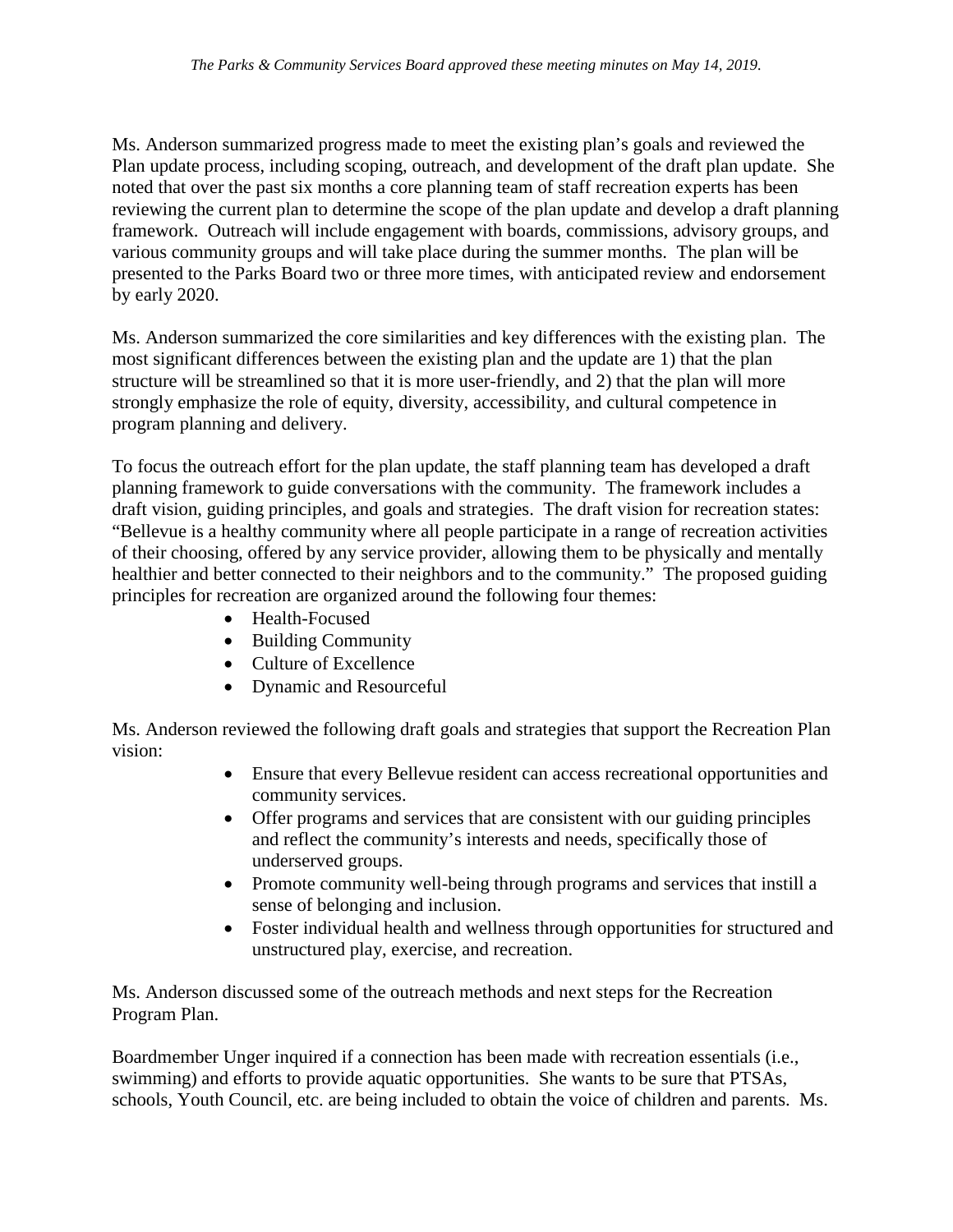Anderson noted that the outreach strategy for the plan includes several different opportunities to connect with young people and parents.

Boardmember Clark suggested that the disabled population be evaluated to determine accessibility options (i.e., does Bellevue have more disabled elderly individuals or youth population). It might be helpful to know this information when planning parks. Ms. Anderson added that a Community Profile is part of the Recreation Program Plan and that staff may be able to work with the City's demographer to gather more information about specific populations.

Boardmember Heath inquired where the boundaries lie with medically fragile, disabled, and other groups. Ms. Brittingham clarified that Bellevue School District has a transitions program. Within this program there are students that are considered medically fragile. This is the population that Highland Community Center created a program for, at Bellevue School District's request.

Vice-Chair Trescases suggested that swimming lessons in the lake be considered, in addition to the lessons already offered in the pool.

Chair Kumar suggested that the MyBellevue App include a link for the Recreation Program Plan survey.

Boardmember Clark suggested that a computer program be created so users can utilize a filter to select specific age groups for program alerts. Ms. Anderson explained that staff are exploring the development of a customizable program search.

# 11. **NEW BUSINESS:**

None.

# 12. **PROPOSED AGENDA FOR NEXT MEETING:**

Mr. Parker noted that there will be an update on capital projects at the next meeting. He also distributed a list of ongoing agenda items.

### 13. **OTHER COMMUNICATIONS:**

- A. CIP Project Status Report
- B. Email from Jo Scott thanking the Board for the process re proposed fieldhouse in Wilburton Hill Park
- C. Email from Lesley Stuart thanking the Board for the process re the proposed fieldhouse in Wilburton Hill Park